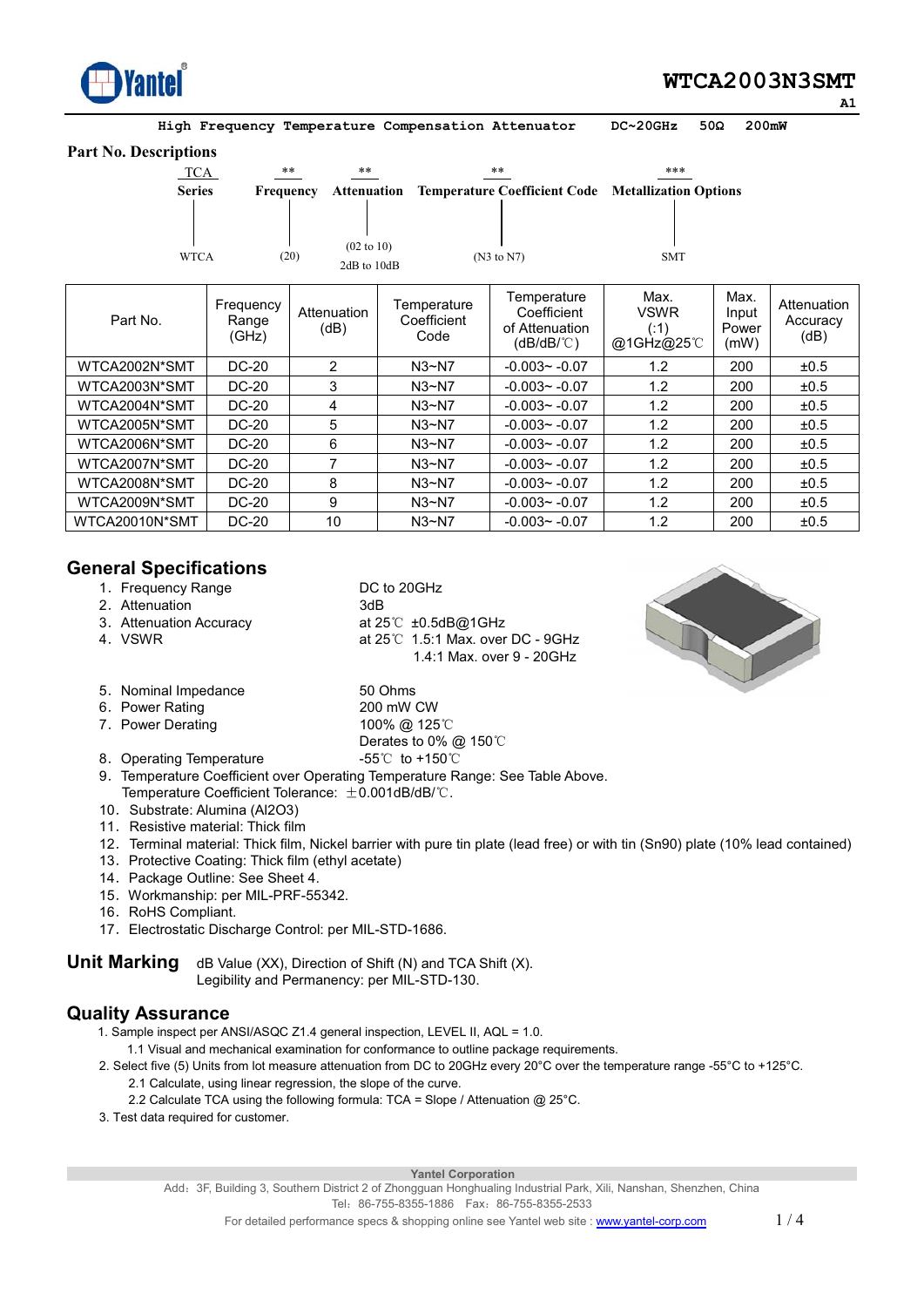

## **WTCA Response**



**Typical VSWR @25**ć



# **Power Rating & Derating Curve**



 **Yantel Corporation** 

Add: 3F, Building 3, Southern District 2 of Zhongguan Honghualing Industrial Park, Xili, Nanshan, Shenzhen, China Tel: 86-755-8355-1886 Fax: 86-755-8355-2533

For detailed performance specs & shopping online see Yantel web site : www.yantel-corp.com 2 / 4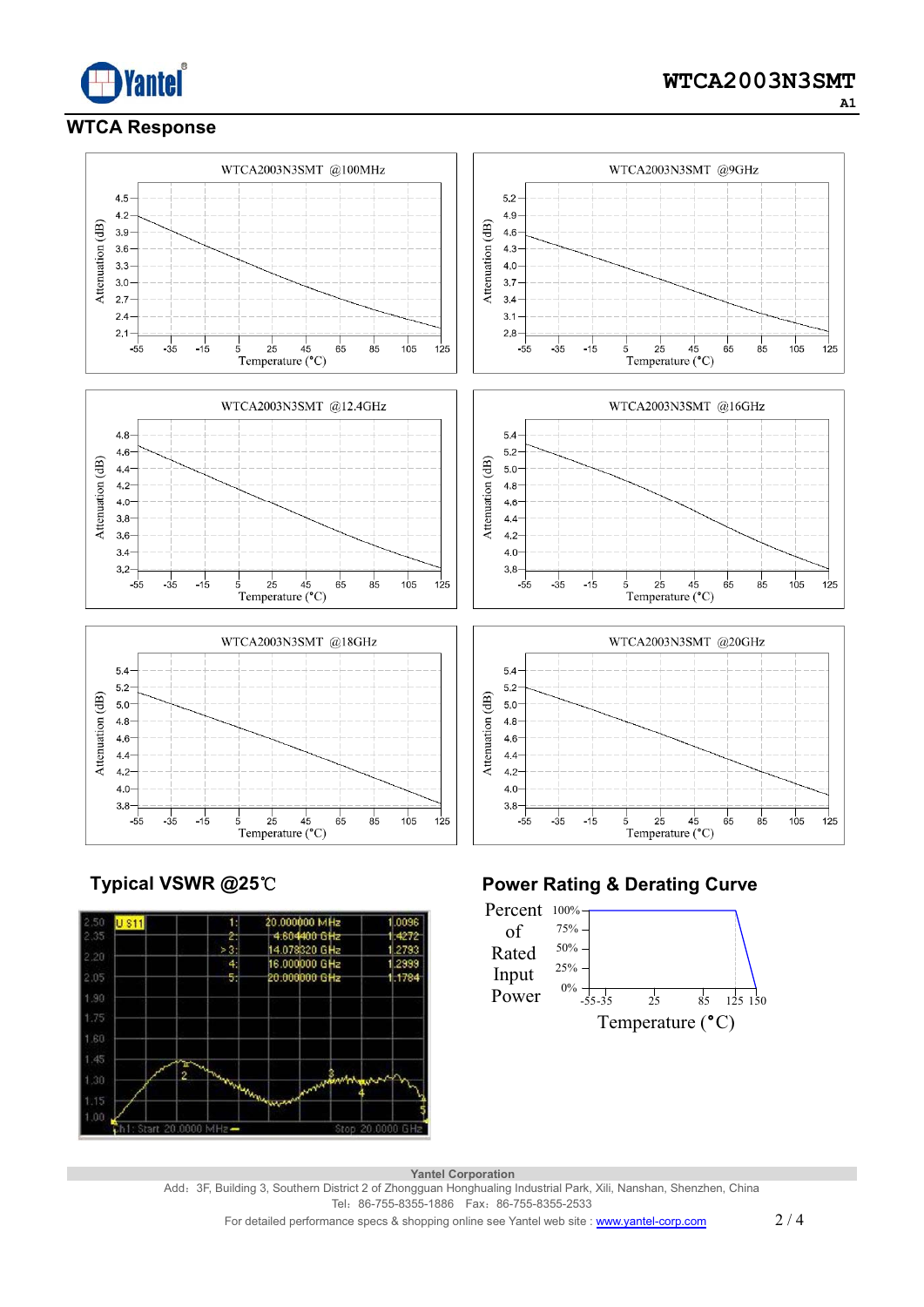

#### **Notes on RF Testing and Circuit Layout**

# **DC-20GHz SMT series(for SMT type) Test Fixture**









- **1**ǃ **S2P documents are available for download**
- 2. DC-20GHz or 16-36GHz test fixture is rentable (only for Chinese customers),  **otherwise please purchase them.**

**For any questions or needs, please feel free to contact inform@yantel-corp.com.** 

 **Yantel Corporation** 

Add: 3F, Building 3, Southern District 2 of Zhongguan Honghualing Industrial Park, Xili, Nanshan, Shenzhen, China Tel: 86-755-8355-1886 Fax: 86-755-8355-2533 For detailed performance specs & shopping online see Yantel web site : www.yantel-corp.com  $3/4$